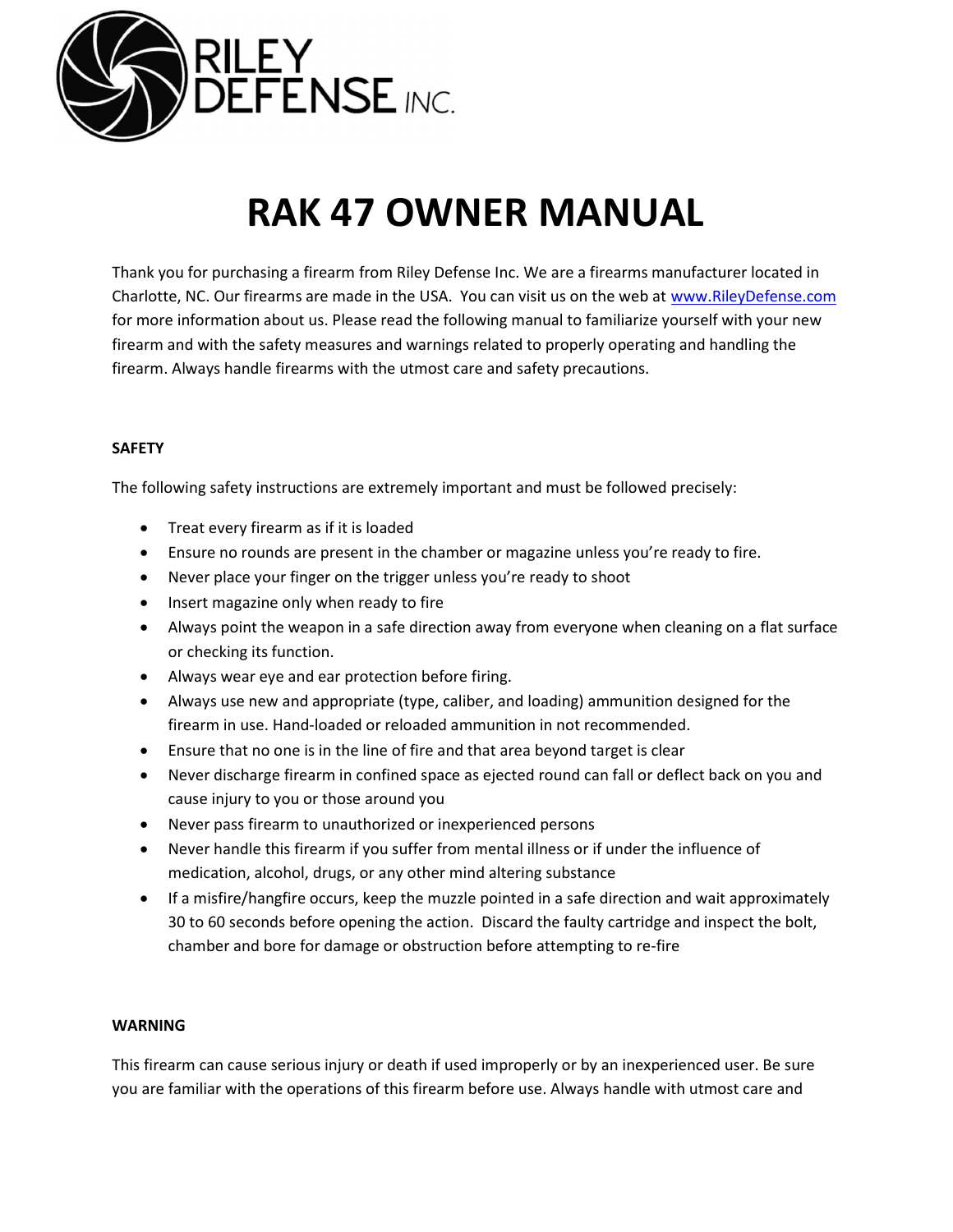12

8

16

### www.RileyDefense.com and the settlement of the settlement of the SEPTEMBER 2016

precaution and assume every firearm is loaded. Do not handle this firearm if you are not familiar with the use of firearms. Never handle, lay or use this firearm around children or persons not familiar with the use of firearms and always store firearms unloaded in a safe and secured area to prevent access or use by unauthorized persons. Cleaning or discharging this firearm and handling ammunition in a poorly ventilated areas may cause lead exposure which can cause birth defects and serious bodily injuries. Always wash your hands thoroughly after exposure. Be very familiar and up-to-date with the laws regarding transporting firearms as those laws vary from state to state and severe penalties can result from not abiding by those laws.

\_\_\_\_\_\_\_\_\_\_\_\_\_\_\_\_\_\_\_\_\_\_\_\_\_\_\_\_\_\_\_\_\_\_\_\_\_\_\_\_\_\_\_\_\_\_\_\_\_\_\_\_\_\_\_\_\_\_\_\_\_\_\_\_\_\_\_\_\_\_\_\_\_\_\_\_\_\_\_\_\_\_\_\_\_

#### MALFUNCTION PREVENTION

A partial or complete failure of a firearm to operate as intended is considered a firearm malfunction and is commonly known as misfire or jam. Malfunctions can vary in severity from relatively safe situations, such as a casing that didn't eject, to potentially dangerous occurrences where permanent gun damage can occur and cause serious injury or death.

A hang fire should be suspected whenever a firearm fails to fire but has not clearly malfunctioned. A hang fire (delayed discharge) is an unexpected delay between the triggering of a firearm and the ignition of the propellant. When this occurs, keep the firearm pointed in a safe direction for 30 to 60 seconds, then remove and safely discard the round. Some malfunctions are mechanical in nature due to poor design and can present a recurring problem and others can be attributed to poor quality or damaged (improper storage, moisture) ammunition. Many malfunctions can be prevented by properly practicing firearm cleaning and maintenance on a regular basis. Also bringing back the bolt carrier and releasing it few times helps in certain situations.

# PARTS IDENTIFICATION 1. Buttstock 9. Safety Lever 2. Pistol grip 10. Bolt Carrier 3. Trigger 11. Lower Hand Guard 4. Magazine Catch 12. Upper Hand Guard 5. Magazine 13. Dust Cover 6. Front Sight 14. Barrel 7. Rear Sight Leaf 15. Cleaning Rod 8. Gas Block 16. Muzzle Break 1 2 3 4 5 11 14 15 13 9 10 7  $\frac{12}{9}$  8 10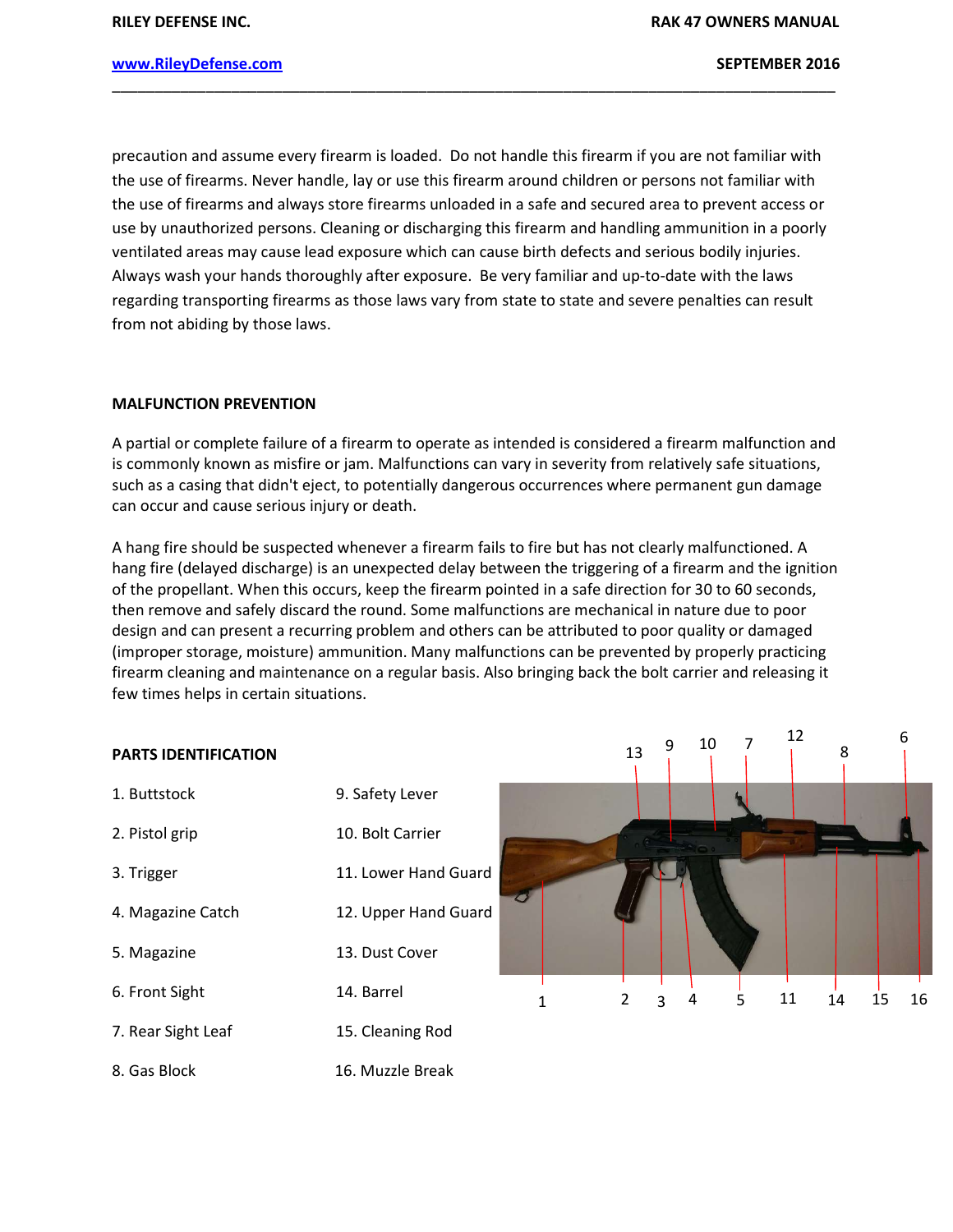### TECHNICAL SPECIFICATIONS

CALIBER: 7.62 X 39 MM

Overall Length: ~35"

Barrel Length: ~ 16.3"

Weight: 7 lbs

# DISASSEMBLY:

1. Remove the magazine and pull the charging/operating handle fully to the rear. Inspect the chamber and receiver to ensure no cartridges are present. Release the operating handle figure (01).

\_\_\_\_\_\_\_\_\_\_\_\_\_\_\_\_\_\_\_\_\_\_\_\_\_\_\_\_\_\_\_\_\_\_\_\_\_\_\_\_\_\_\_\_\_\_\_\_\_\_\_\_\_\_\_\_\_\_\_\_\_\_\_\_\_\_\_\_\_\_\_\_\_\_\_\_\_\_\_\_\_\_\_\_\_



2. Removing the bolt assembly cover:

Press the serrated end of the driving spring guide (figure 02) into the bolt cover, and while holding the guide in, lift off the bolt cover, rear end first (figure 03).





3. Removing the recoil spring assembly:

Push forward on the end of the spring guide disengaging it from its base (rear stock tang figure 04); then pull the complete spring assembly out of the bolt carrier.

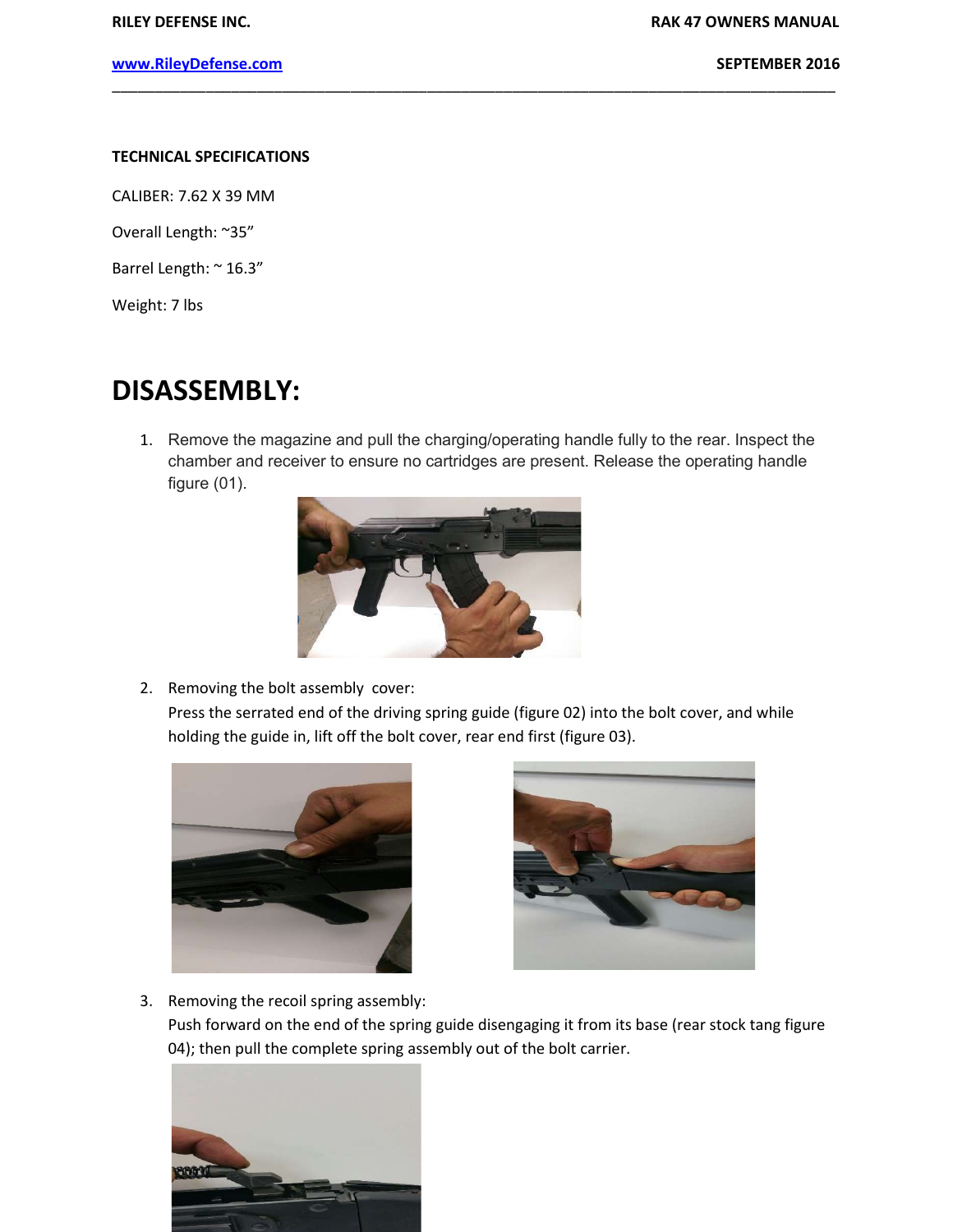4. Removing bolt and carrier

Pull the charging handle fully to the rear (figure 05), lift the bolt carrier slightly upward and then remove the bolt and carrier.

\_\_\_\_\_\_\_\_\_\_\_\_\_\_\_\_\_\_\_\_\_\_\_\_\_\_\_\_\_\_\_\_\_\_\_\_\_\_\_\_\_\_\_\_\_\_\_\_\_\_\_\_\_\_\_\_\_\_\_\_\_\_\_\_\_\_\_\_\_\_\_\_\_\_\_\_\_\_\_\_\_\_\_\_\_



5. Removing the Bolt out of the carrier:

Press the bolt into the carrier until the bolt operating lug can be twisted free of its cam in the carrier (figure 06). Pull the bolt straight forward and out of the carrier.



6. Removing the gas tube:

Rotate the gas cylinder tube lock lever upward on the rear sight (figure 07) to free the gas cylinder tube. Pull up on the rear of the hand guard and remove the tube.